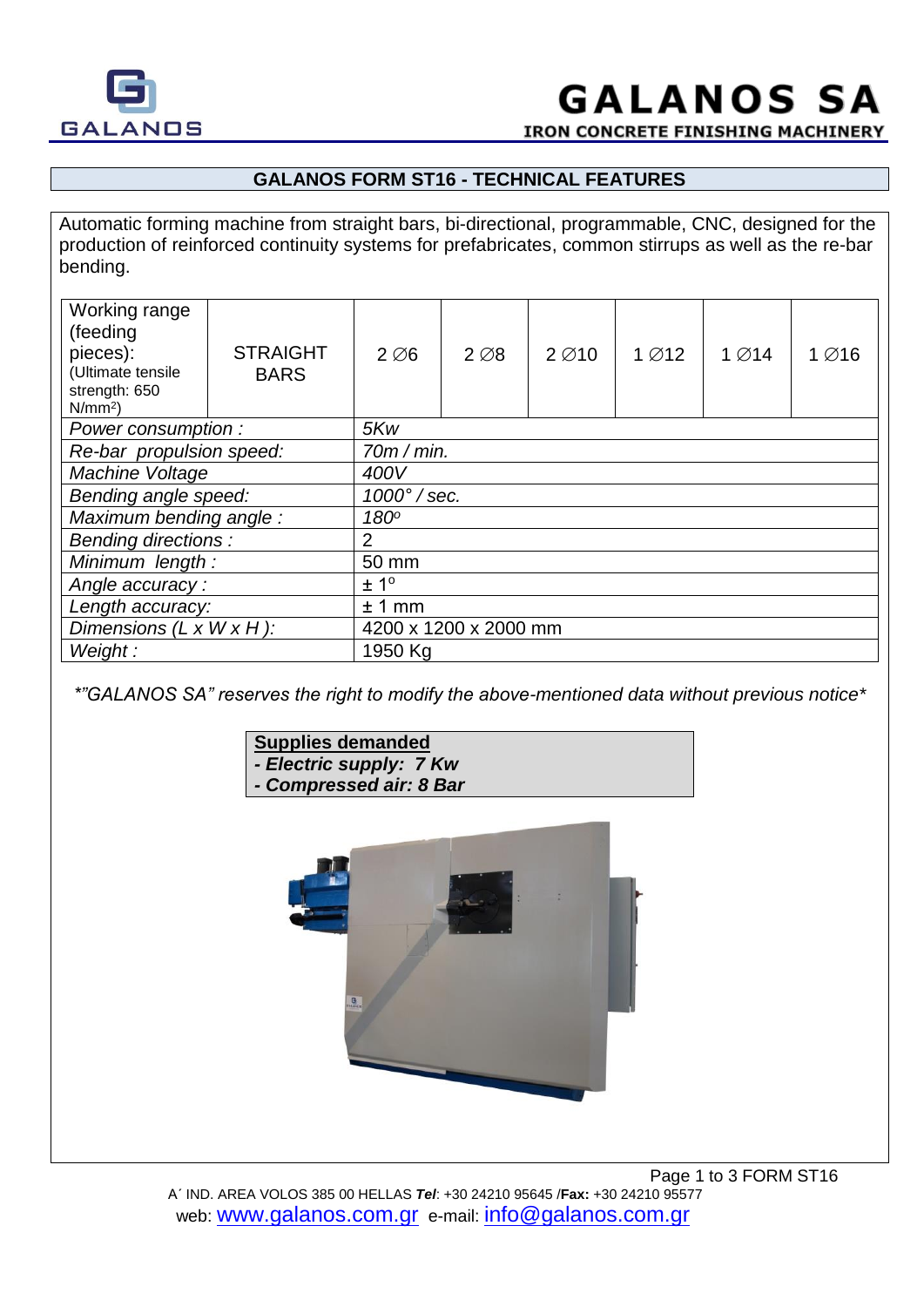

# **GALANOS SA**

**IRON CONCRETE FINISHING MACHINERY** 

FORM 16 is provided with main and auxiliary mechanisms necessary for the machine operation:

#### Α) Main mechanisms:

- 1. Propulsion System
- 2. Bending system
- 3. Cutting system
- 4. Control panel
- 5. Hydraulic unit
- 6. Electric/Electronic board

B) Auxiliary mechanisms (additional equipment upon request):

1. Stacking unit for straight re-bars

#### *Α.1. Propulsion System*

The Propulsion System consists of six rollers. Three moving rolls (hydraulic powered) and three free ones.

An encoder is moved by the free roller.

#### *Α.2. Bending system*

The bending system is servo-electrically powered and equipped with a rotating disk which rotates clockwise and counterclockwise.

A side bending pin is placed on the disc

The fixed bending tool is placed at the center of the disk

## *Α.3. Cutting system*

The cutting system is hydraulic powered and carries out lateral cutting, while the cutting plates bear with two shearing sights.

## *A.4. Control panel*

The control panel is placed next to the machine and the industrial PC is placed at its inner part. At the front view of the control panel Buttons for manual operation as well as the touch screen.

During programming phase the figure is exactly developed on the screen as it will be executed during the production procedure and the operator can select its storage directly in the computer's memory in case he wishes to recall it for future production execution.

Moreover, additional data are indicated on the screen. The following data about the daily production are seen, such as:

- Bar remaining length estimation
- Total quantity (No of pieces) to be produced
- Produced shapes (pieces)
- Remaining pieces (to be executed)
- Rod diameter

Other functions: